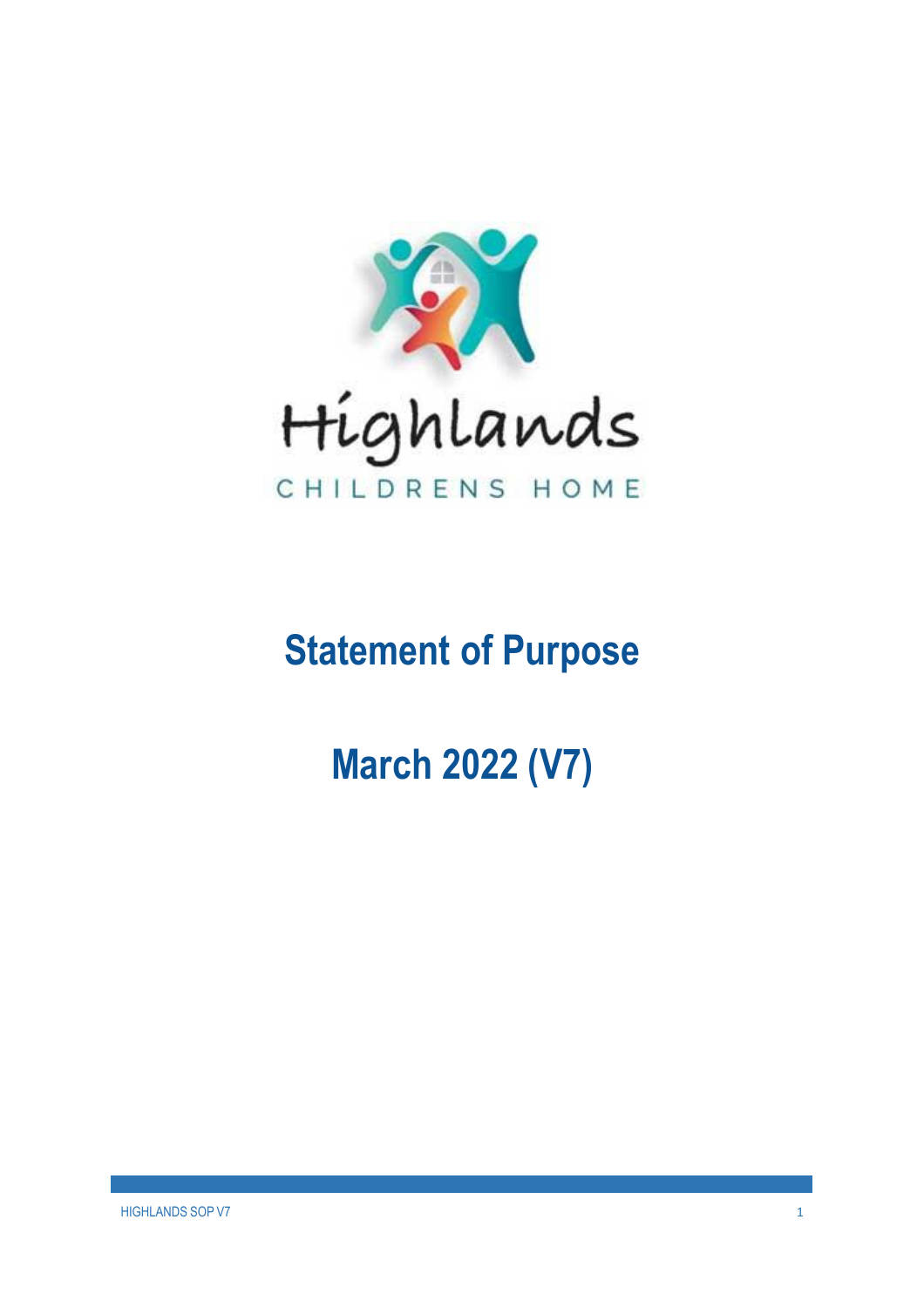# **Contents**

# **Quality and Purpose of Care**

| 1. Statement of the Range of Needs                     | 5 |
|--------------------------------------------------------|---|
| 2. Ethos and Outcomes                                  | 5 |
| 3. Accommodation                                       | 6 |
| 4. Location                                            | 6 |
| 5. Supporting Cultural, Linguistic and Religious Needs | 6 |
| 6. Complaints Procedure                                |   |
| 7. Safeguarding Policy and Behaviour Management Policy | 8 |
|                                                        |   |

# **Views, Wishes and Feelings**

| 8. Consulting Children About the Quality of Their Care |  |  |
|--------------------------------------------------------|--|--|
|                                                        |  |  |
| 9. Anti-discriminatory Practice and Children's Rights  |  |  |

# **Education**

|  |  |  | 10. Supporting Children with Special Educational Needs |  |
|--|--|--|--------------------------------------------------------|--|
|--|--|--|--------------------------------------------------------|--|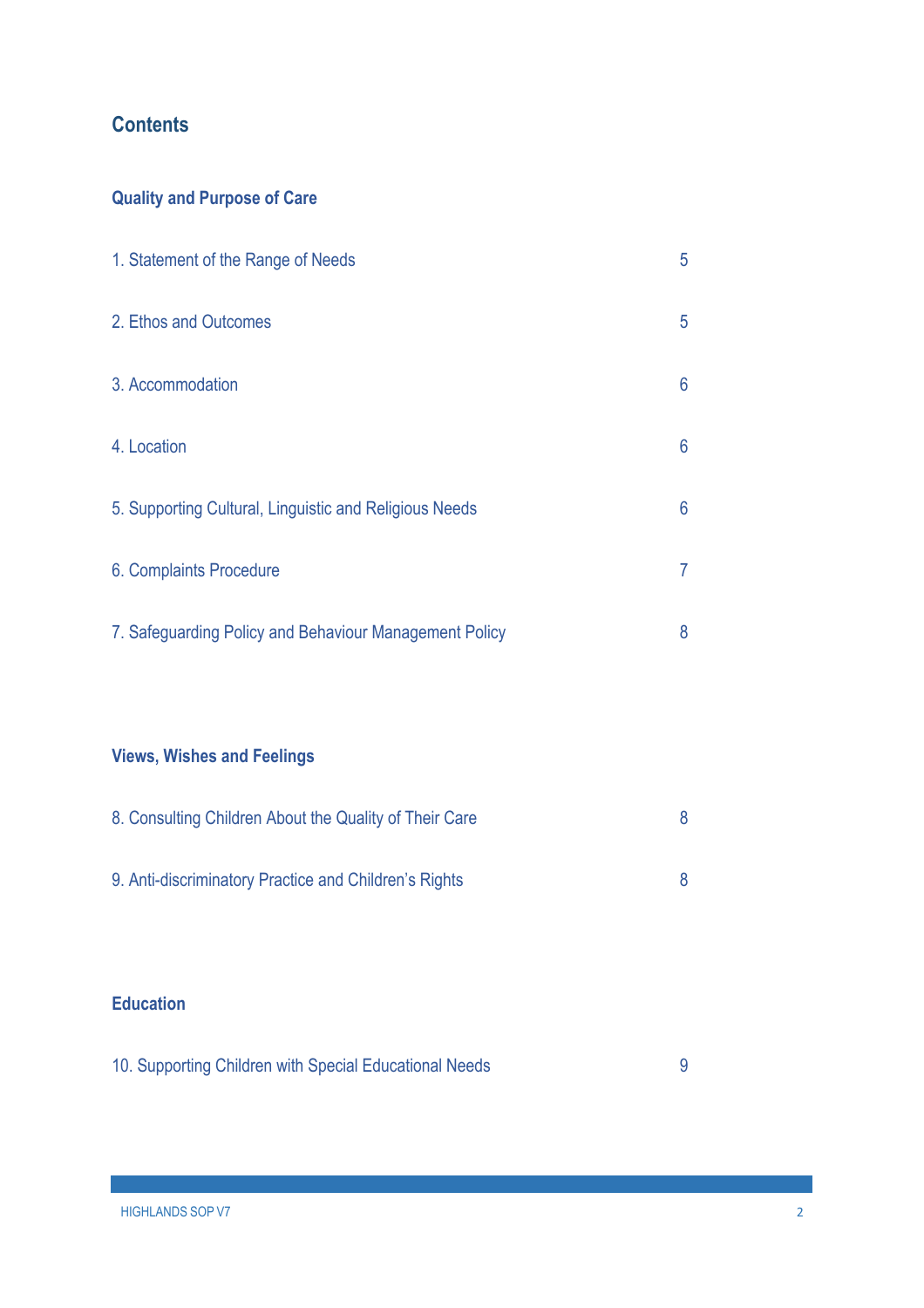| 11. Home Curriculum                                                   | 9  |
|-----------------------------------------------------------------------|----|
| 12. Arrangements for Local Schools and Promoting Education            | 9  |
|                                                                       |    |
| <b>Enjoyment and Achievement</b>                                      |    |
| 13. Arrangements to Engage in Activities                              | 10 |
|                                                                       |    |
| <b>Health</b>                                                         |    |
| 14. Healthcare and Therapy Provision                                  | 10 |
|                                                                       |    |
| <b>Positive relationships</b>                                         |    |
| 15. Promoting Contact Between Children and Their Families and Friends | 11 |
|                                                                       |    |
| <b>Protection of children</b>                                         |    |
| 16. The Monitoring and Surveillance of Children                       | 12 |
| 17. Behavioural Support                                               | 12 |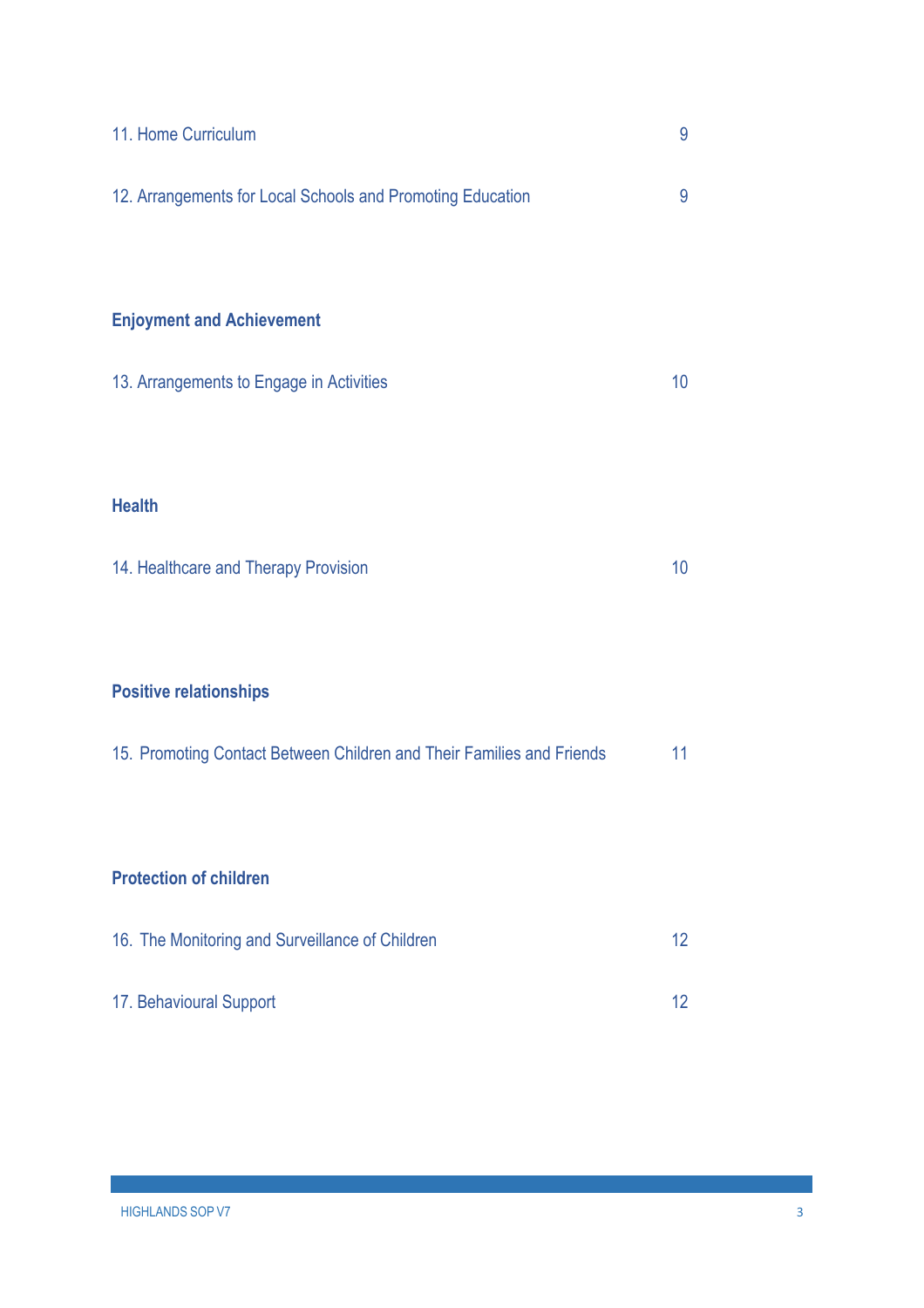# **Leadership and Management**

| 18. Provider Details                       | 14 |  |
|--------------------------------------------|----|--|
| 19. Experience and Qualifications of Staff | 15 |  |
|                                            |    |  |
| 20. Management and Staffing Structure      | 15 |  |
| 21. Staff Gender Mix                       | 16 |  |
|                                            |    |  |
|                                            |    |  |
| <b>Care Planning</b>                       |    |  |

|  | 22. Admission To Highlands |  |
|--|----------------------------|--|
|--|----------------------------|--|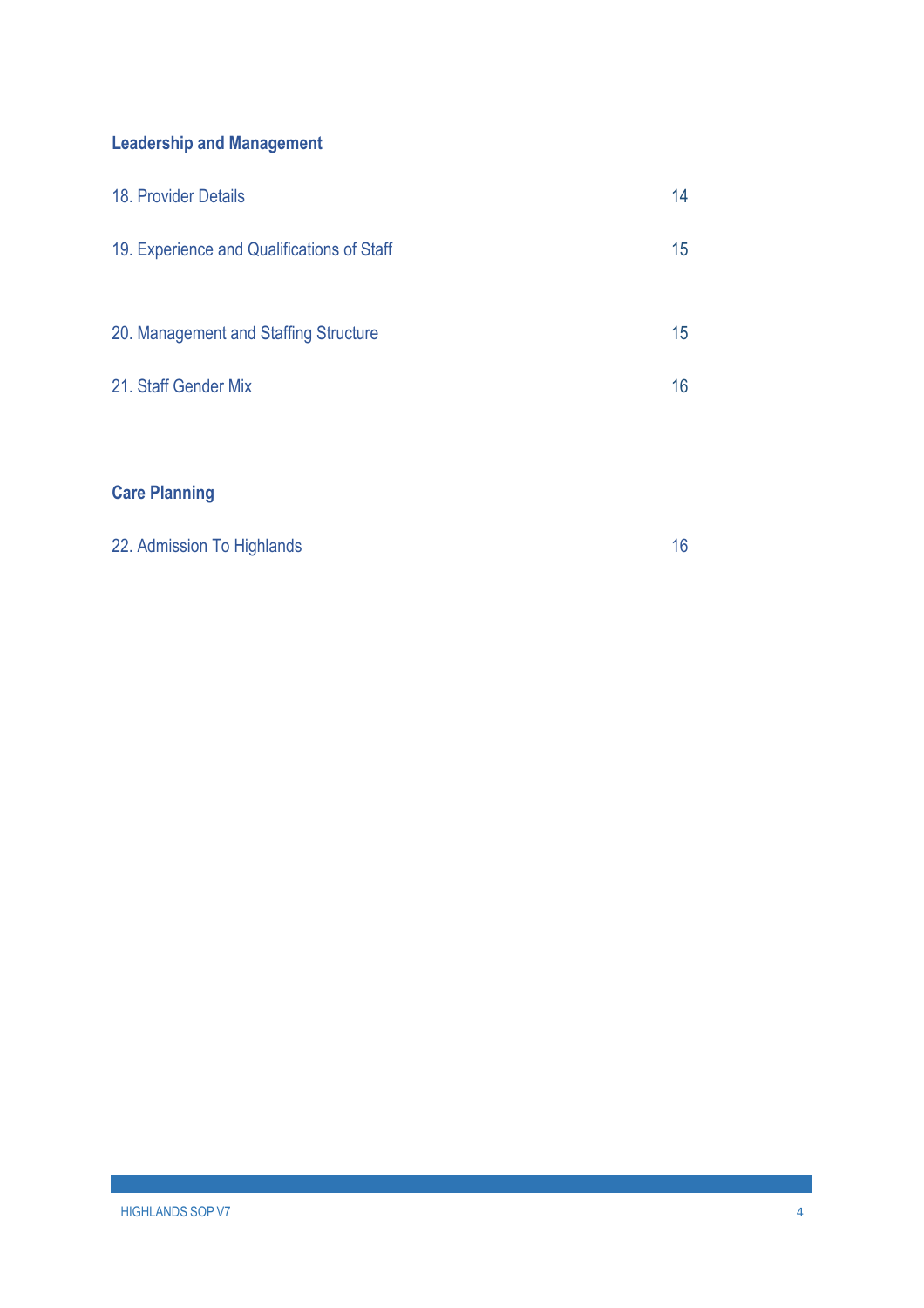# **Quality and Purpose of Care**

#### 1. Statement of the Range of Needs

Highlands is a registered children's home owned and managed by Highlands (Fareham) Ltd.

At Highlands we accommodate up to 4 children, male, female and non-binary between the ages of 10 and 18 years. We accept and welcome applications for children who have experienced physical and/or emotional abuse or neglect and those with a Learning Disability (LD). We understand they may have learned and developed unhelpful communication strategies to express their needs and feelings. While catering for a broad spectrum of emotional and cognitive needs Highlands is not resourced to support children with physical disabilities. However, we will consider applications for children with disabilities if we can meet their needs without major changes to the fabric of the home.

Our mission at Highlands is to offer individualised outcome-based support for each child in a manner which is compatible with the needs of the group in the home. We attempt to create a safe nurturing environment in which the children feel at home, where they feel supported to re-discover and if necessary, re-invent themselves safely and without prejudice. This all occurs in a shared living setting which builds on social understanding and respect.

Highlands offers a safe environment for young people to learn to relax and trust while they build resilience and learn new coping strategies.

The staff at Highlands are recruited on the basis of their skills, but also their energy, emotional resilience, empathy and integrity. We agree on individual goals with the placing authority and the child, and our staff are patient and positive in their approach to assist each child at their own pace to achieve those goals.

Highlands works with children in a safe community-based home which understands the real dangers in society and protects the child through building both informed decision-making and resilience. We work in a risk-managed way rather than a risk-averse manner as the children will eventually leave the home and will need to have developed the skills necessary to thrive in a sometimes-dangerous environment.

Our staff are trained to understand the risks there are for young people, including exploitation and radicalisation.

#### 2. Ethos and Outcomes

At Highlands we seek to provide a safe and nurturing environment through medium to long term placements, at a minimum of 12 months to allow the Young People to develop trusting and healthy relationships. We do not attempt to replicate the family per se; however, we look to be the best possible substitute. We have a rigorous recruitment which seeks to maintain a diverse, highly skilled, empathetic, self-aware staff team who are individually emotionally resilient and can offer good role modelling to the children.

We seek to allow the home to develop according to the children resident there as the culture must be dynamic if we are to achieve positive change and re-learning.

Highlands is a part of the local community and seeks to play an active part in the community life around us. We participate in local events and use local facilities. We encourage the children to be active members in the community and develop their skills through education, clubs, sports, music, recreation,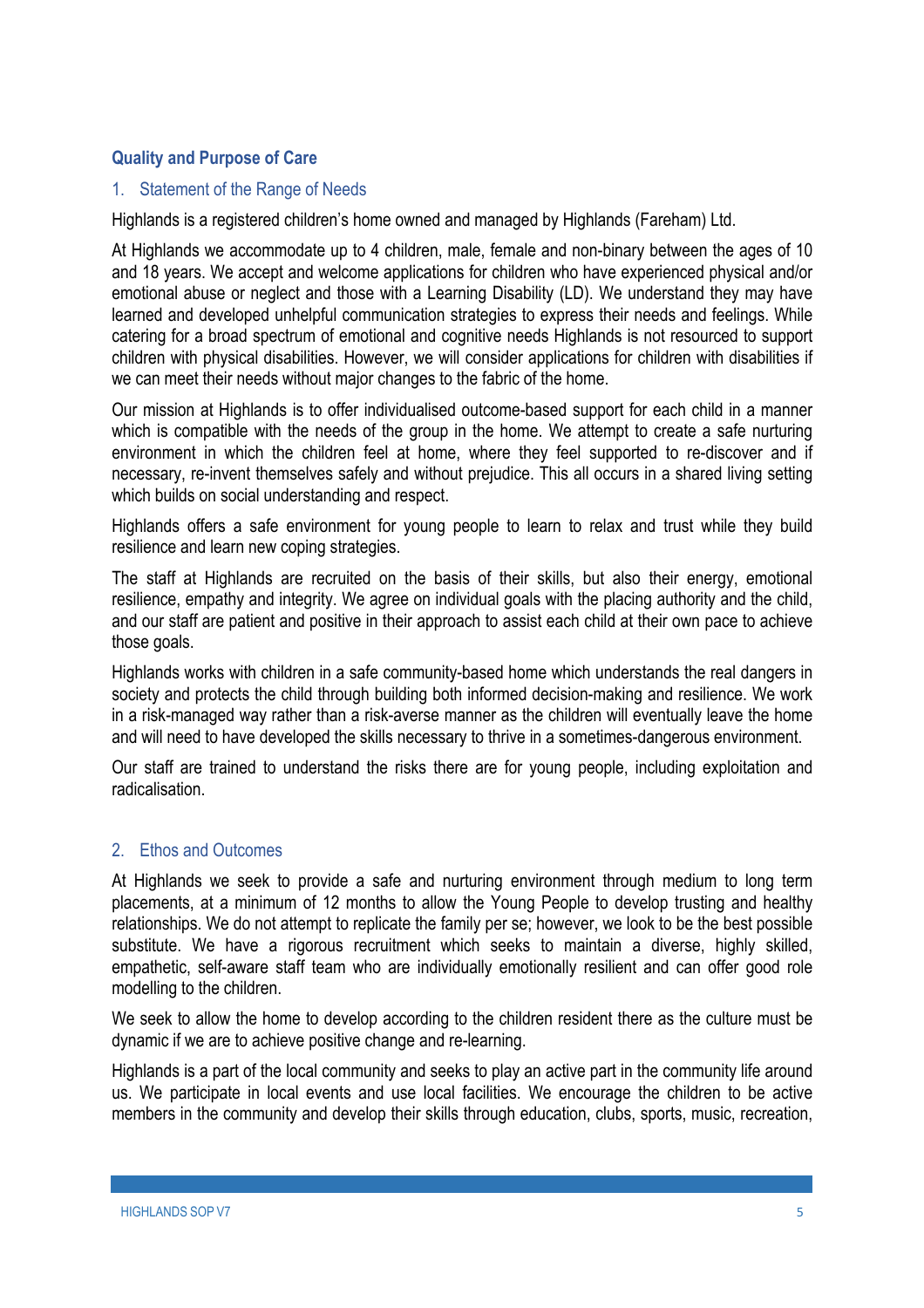and social interaction. We also know this does not come easy for many children and they require gentle, nurturing support and encouragement.

At Highlands we work 'with' the children, not 'for' them. We involve them in their care-planning and they agree with their own expected outcomes and goals which are reviewed regularly. We are open with the children, sharing with them the information we record in their personal records.

At Highlands we understand that group living, indeed living in any care setting is usually not a personal choice and it can be frustrating and emotional trying to make sense of their new world. This may manifest itself in unacceptable behaviour. While we understand this frustration, our aim is to assist the child to express their emotions in an acceptable way. We understand this can be a lengthy process and will require us to support the child in manageable steps towards achieving their goals. We do this while keeping the safety of all individuals in the home as paramount.

We develop individual programmes which are agreed with the child and the placing authority. We respect each child's difference and uniqueness and we attempt to reflect this in the diversity of the staff group.

Our home is built on respect. We demonstrate respect among the staff team and always treat the child with respect. It is not something they 'earn' it is something they deserve. We use the vast experience of our staff to ensure we offer the best possible opportunity to each child from admission to their eventual leaving.

# 3. Accommodation

At Highlands we accommodate up to 4 children, male, female and non-binary between the ages of 10 and 18 years, in single en-suite bedrooms. There is a staff office /sleep-in room with en-suite downstairs. Highlands has all customary features of a spacious modern home, including a large lounge, dining room, modern kitchen, with separate utility room. There is also a small Chillout room on the ground floor, an upstairs keywork/Study room, an office, a downstairs toilet, an additional small kitchenette, and a multipurpose room with a separate entrance which can be used for meetings and family visits.

The home has a safe back garden which is fenced and there are two summer houses that can be adapted to the needs of the current needs of the Young People.

All bedrooms are amply furnished and include a lockable space for valuables.

#### 4. Location

Highlands is located near the southern coastline and is in a community with green spaces, good schools, ample services, utilities and accessible amenities. It has good public transport by bus and train and is well located for access to education, employment, leisure, a library and health services. There are two local leisure centres with swimming pools and many clubs and organisations, some of which are listed below. There is also an active library offering regular events.

#### 5. Supporting Cultural, Linguistic And Religious Needs

At Highlands we value the cultural, linguistic and religious beliefs of each child and we support them individually to experience and develop these aspects of their identity. The home is ideally located to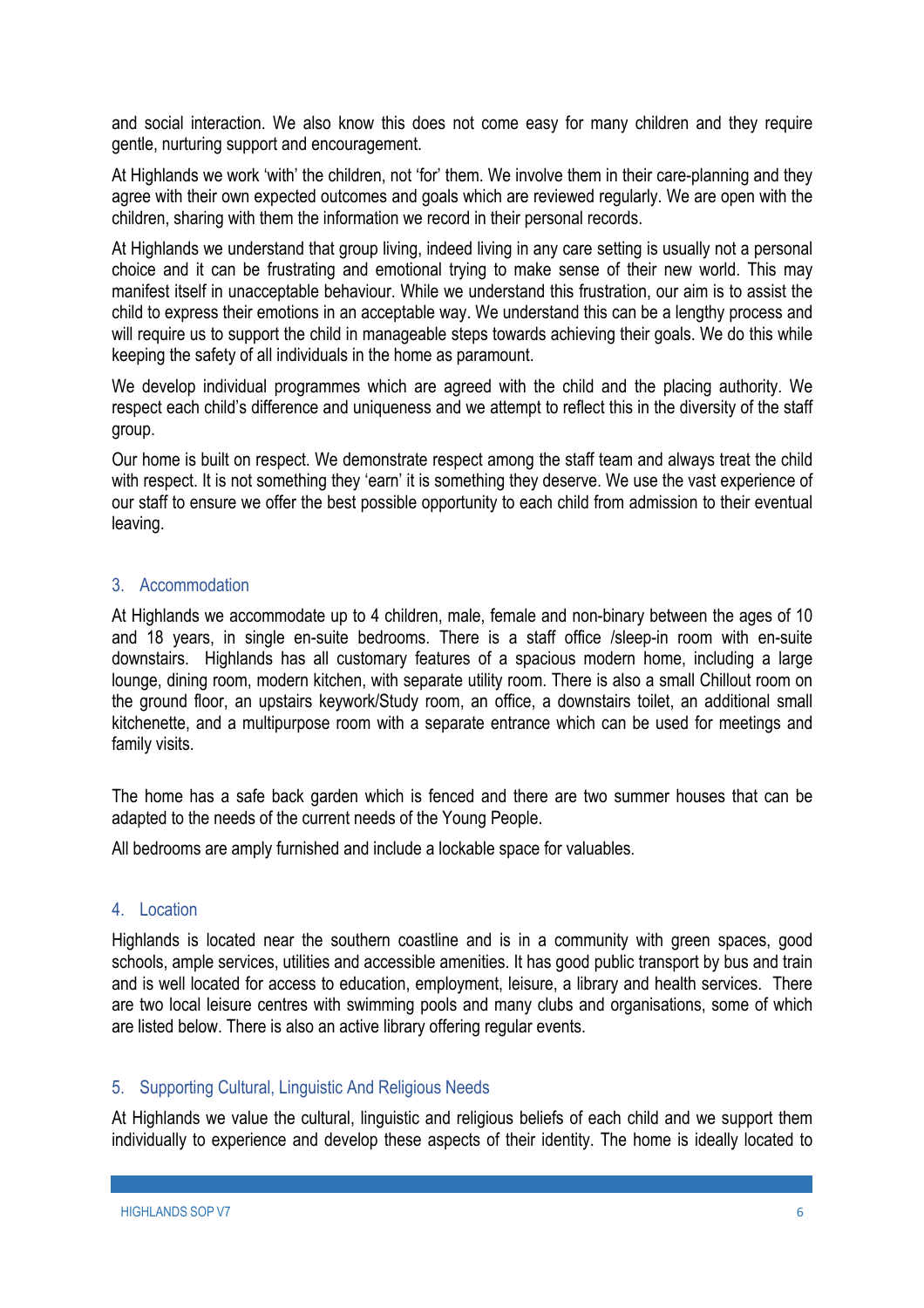access a variety of places of worship, including Christian Churches, Mosques, Hindu Temples, Buddhist Centres, Sikh Gurudwaras and a Synagogue. Highlands will promote and celebrate cultural Holidays to raise awareness and acceptance.

Highlands will ensure that the communication needs of the Young People are met by working with any existing plans as well as close partnership working with SALT and Education Providers.

# 6. Complaints Procedure

While we strive to work in an empathetic, supportive and child-centred manner we recognise that there will be times when a child is not satisfied with some aspect of the home.

As part of our commitment to respect each individual, Highlands understands that there will be times when a child is unhappy with something within the home. This may be dissatisfaction with another child's behaviour or a member of staff. Such concerns may appear minor but can be very important to the child. They may be easily rectified or may require some ongoing work to resolve but, in all cases, we take the complaint seriously and seek early resolution

We offer the children several avenues to raise concerns or complaints. These include House Meetings, Key-work sessions, 1:1 meeting (where staff support a child with a specific piece of work). If the issue can be resolved informally and in a timely manner, we will support the child appropriately to achieve such resolution and will keep a record of the issue and the action taken.

We also recognise that there may be times when we need to follow our formal complaints procedure to arrive at a satisfactory solution. We are led by the child in this regard and will support them vigorously if they wish to use the more formal part of the complaint's procedure. We would recommend the children use the complaints procedure for more serious complaints, particularly in regard to the behaviour of a staff member.

We do this by asking the child to complete a complaints form. We offer the child assistance in doing this according to their communication skills and preferred mode of communication. In the first instance the complaint will be given to the house manager, Stuart White on 07516 112085 stuartwhite@highlandsgroup.co.uk in line with the Home's complaints procedure. If the complaint is about the Registered Manager it will be passed onto the responsible individual, Jackie Smeeth at 07716 639564 jackiesmeeth@highlands-group.co.uk. The complaint will be acknowledged and responded to within a reasonable time and no later than 28 days unless the situation requires further investigation. In such cases, all relevant agencies will be consulted and notified of the reasons for this. We also advise the children of their rights to complain to a third party e.g. Ofsted, Childline, advocate, independent visitors. We keep the numbers for such people on display in a sensitive manner which does not appear institutional but allows the children constant access.

We also display the contact details for the Responsible Individual should any child wish to contact them with their concerns or complaints.

If a child or any person acting on their behalf is not satisfied with the outcome of a complaint, or if they have a concern about a child's safety and wellbeing, they may contact Ofsted directly. The contact details are:

Phone: 03001231231

Email: enquiries@ofsted.gov.uk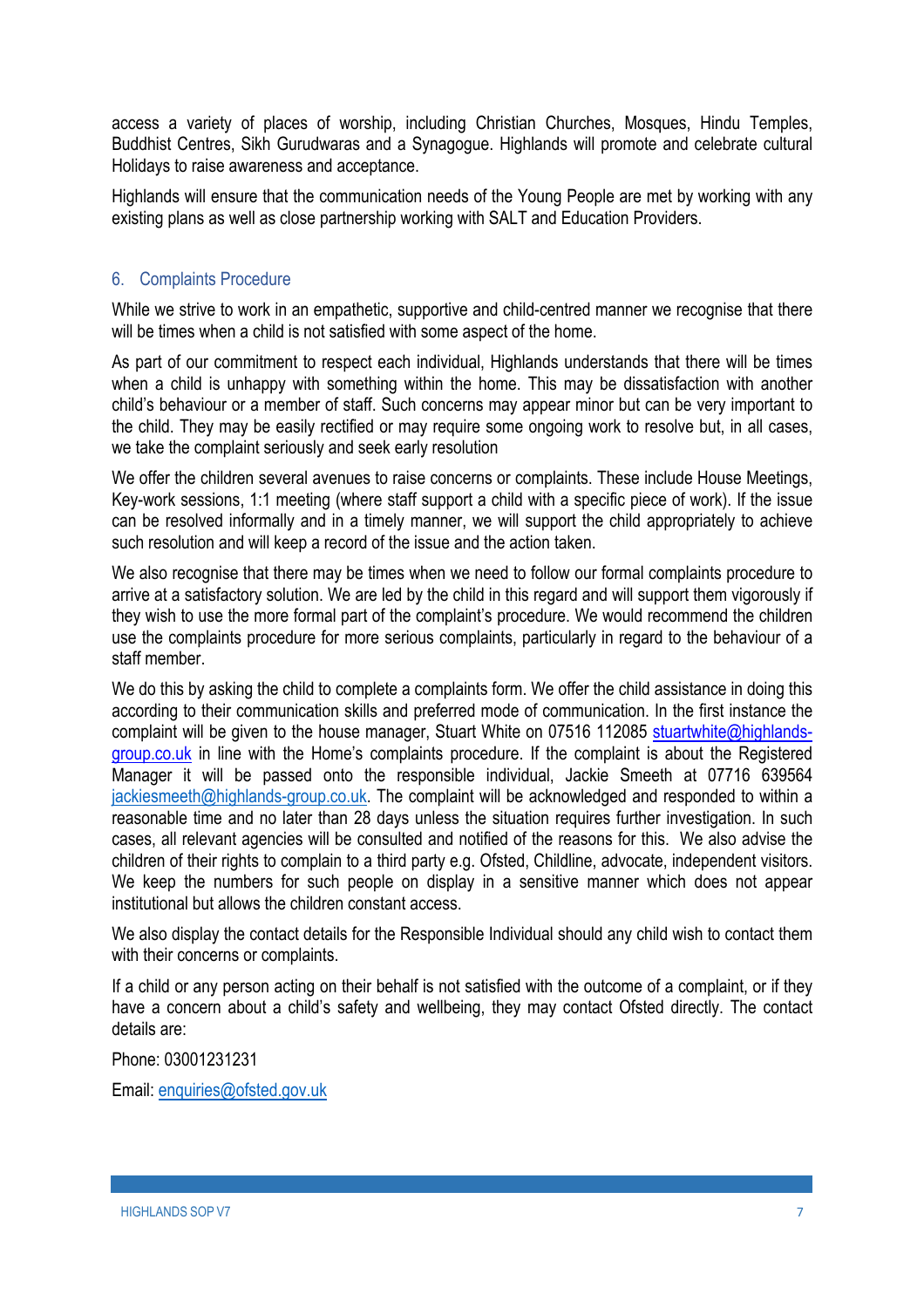Children living in Care, living away from home, or Care leaver's can contact the Children's Commissioner Help is at Hand Service for help and advice on 0800 528 0731 or by contacting the Switchboard on 020 7783 8330. Alternatively you can fill out the online enquiry form at www.childrenscommissioner.gov.uk

If you are looking to make a complaint about children's social care please contact your **local authority** to follow the **official complaints procedure**. Once you have exhausted the official complaints process you can make a referral to the **Local Government Ombudsman.** The Children's Commissioner's Office is unable to make this referral on your behalf.

The Complaints Procedure does not apply to staff; there is a separate grievance procedure for staff.

Parents, neighbours, and stakeholders can follow the internal complaints procedure and can request a complaint form from any member of staff. The Complaints Policy is displayed on the company website and all Social Workers, parents (where appropriate) and other key individuals are given a hard copy of the complaints procedure when young people are admitted into the home.

# 7. Safeguarding Policy and Behaviour Management Policy

At Highlands we recognise that children may have developed unacceptable behaviours which they need support to manage. We have a Safeguarding Policy which is approved by Hampshire local authority as well as a Behaviour Management Policy which sets out how we encourage acceptable behaviour and manage instances of unacceptable behaviour.

The Safeguarding and Behaviour Management Policies are readily available to all staff and can be made available to any person, body or organisation involved in the care or protection of a child.

# **Views, Wishes and Feelings**

# 8. Consulting with Children About The Quality Of Their Care

As stated above, at Highlands we work *with* children and this includes planning their care. We involve the child in developing their placement goals and in setting up steps towards achieving those goals. We also seek the child's feedback on the quality of the care they receive. We do this through House Meetings, 1:1 sessions and Key work sessions. We support each child to attend their review meetings and assist them in preparing for these meetings.

The House meetings are a useful learning experience for the children to develop negotiating skills and understanding compromise and consensus. We recognise that not all children are comfortable in such settings and staff support them according to their understanding, abilities and communications needs.

We discuss with each child any serious incidents they may have and seek to help them understand their own emotions and feelings. We also support children in understanding their own health needs and assist them in all aspects, including sexual development and relationships. The staff operate in a nonjudgemental manner, ensuring they support the child's needs according to the agreed plan regardless of their own beliefs.

# 9. Anti-Discriminatory Practice And Children's Rights

For community living to work, indeed for any shared living experience to be beneficial, it must be founded on mutual respect.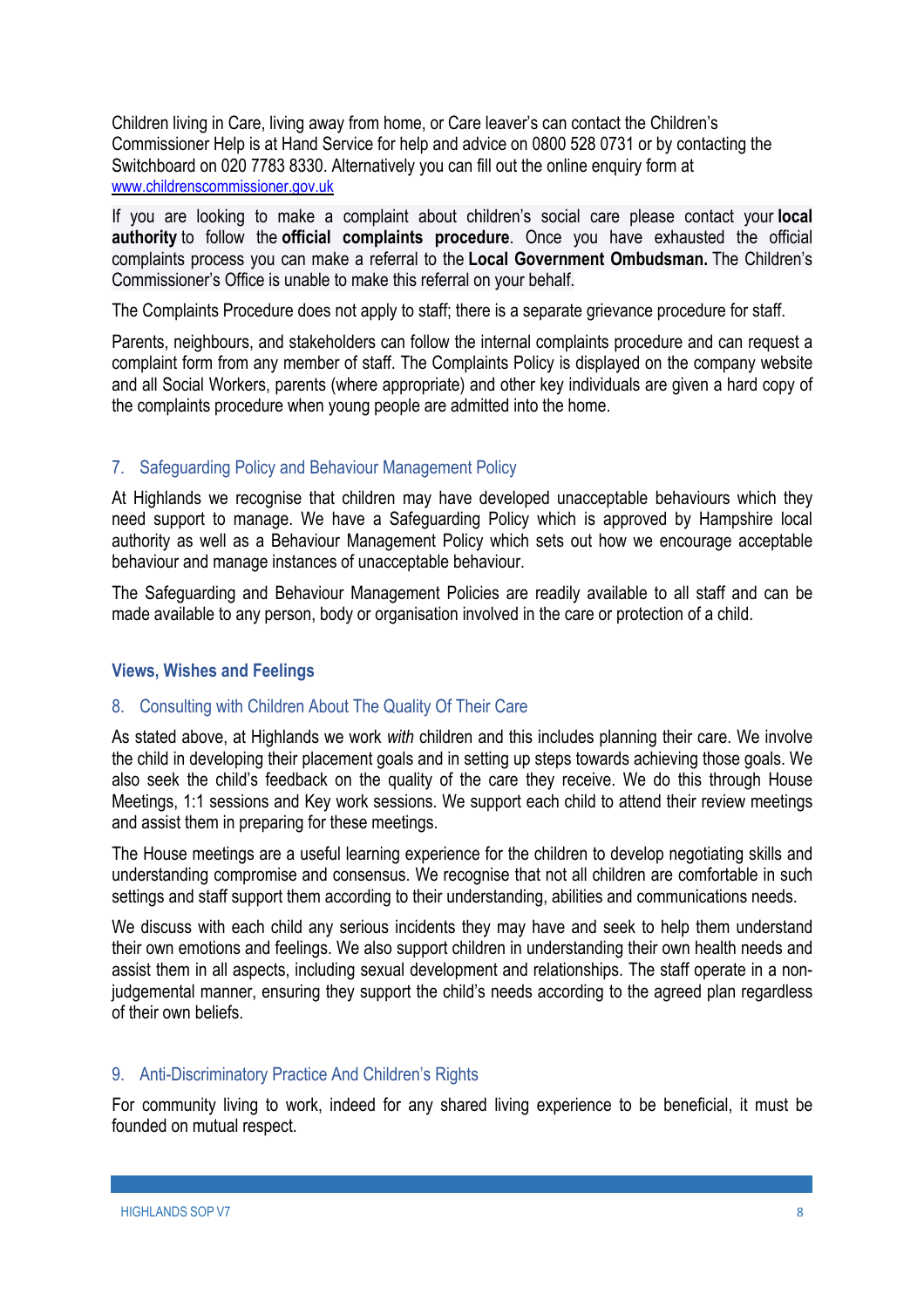We believe that all people should be treated with respect. Our work is done with respect for the individual, for their beliefs, culture, ethnicity, values, age, sexuality, gender and ability. By exploring each child's needs and desires and advocacy and representation we promote their rights. We do not readily accept societal norms of discrimination and strive to achieve what is best for the children we support.

We promote a culture where bullying is unacceptable, we do this by discussing incidents of bullying behaviour at house meetings and promoting equality for all children. This requires us to support each child to understand their own needs and express their concerns in a safe atmosphere where every opinion is valued. It also requires us to assist each child in expressing themselves in whatever style they are comfortable with.

Our policies are reviewed in regard to impact on equality and we revise each policy wherever we perceive there may be an equality issue. Our recruitment strategy seeks to build a diverse staff team and we address any skills gaps through training needs analysis and provision of appropriate changemaking training. Our Admissions Policy identifies the need to assess each child and ensure we can adequately provide for their individual needs. This may also highlight areas where we need to provide support or adaptations for children and/or training for staff to ensure each child has an equal opportunity in the home.

## **Education**

## 10. Supporting Children With Special Needs

Highlands has a good selection of well-performing schools nearby with a wide selection of ability catered for, including four special schools. We have staff who are very experienced in working with education providers and we value the benefit of fostering good relationships with schools. Our staff are experienced in supporting children with special needs in their education and they work with the schools to ensure they are providing the appropriate support.

# 11. Home Curriculum

Highlands is not registered as a school and does not provide a curriculum however we do appreciate that there may be times when a child does not have a school place or is temporarily out of school. In such cases we work with education providers to support the child's education while a school place is set up. The Home is Registered with the AQA Unit Award Scheme so young people can demonstrate Independence Skills learned whilst at Highlands and receive Certificates for their achievements.

# 12. Arrangements for Local Schools and Promoting Education

Highlands is well situated to avail of a number of good quality schools. There are 12 schools within 2 miles of the home, including six primary schools, four of which are rated as good by the regulators. There are also four special schools and a secondary school which are rated good, and a college which is rated as excellent. We review the performance of each school through the regulators reports and also keep close communication with the teachers.

With the placing authority we assist each child in identifying a suitable, appropriate school based on their assessed needs and our staff have good knowledge of each school in the area. We ensure all children have the correct cleaned and ironed uniform each day and are always dressed smartly.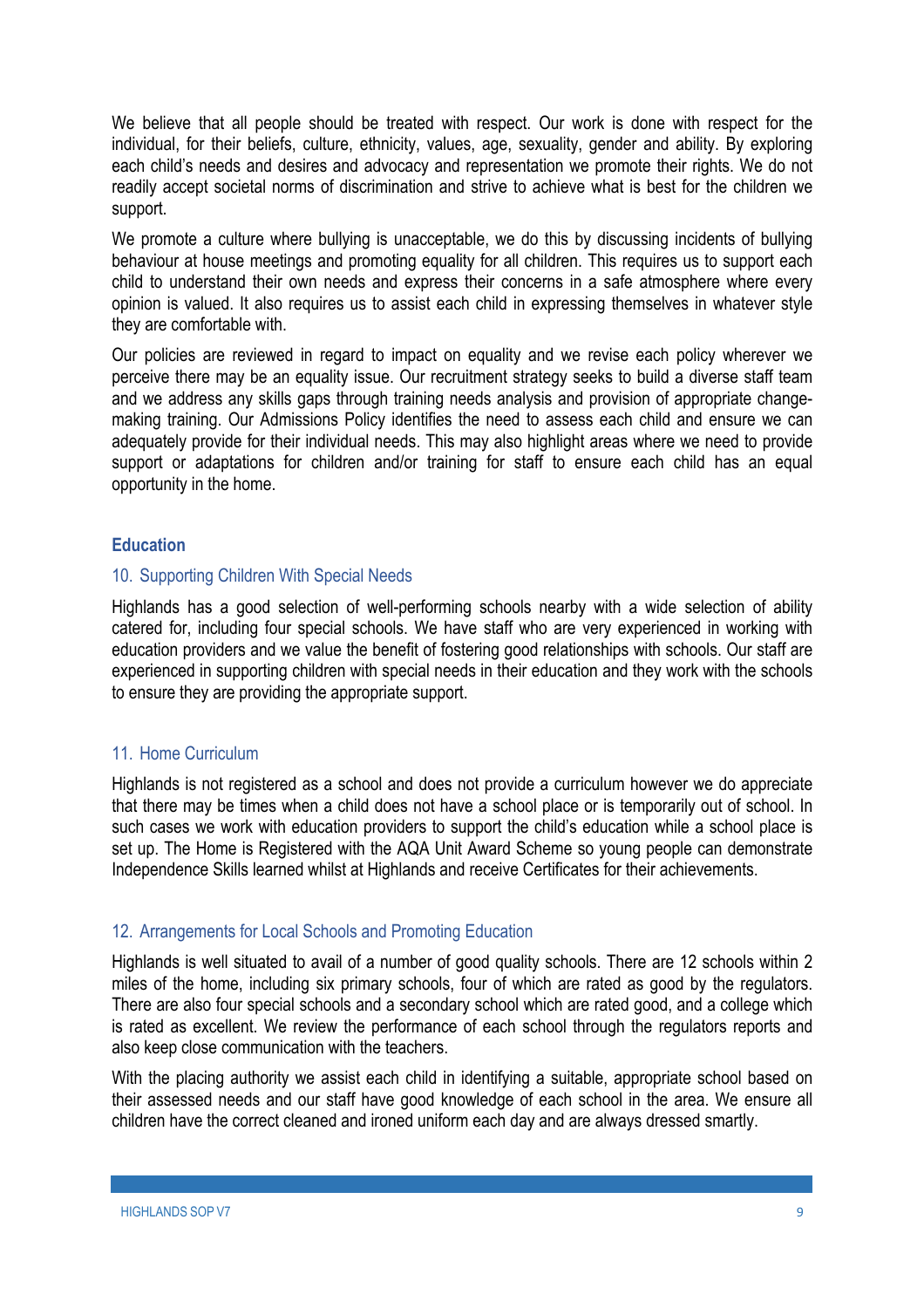Each child's support plan in the home identifies their educational needs.

Each young person has a study desk in their bedroom to promote education. Highlands also has a study Laptop and each Young Person will have their own login to utilise for any home study work for School or College.

All Young People at Highlands will have access to AQA qualifications which will allow them to develop their education and independence skills and receive certificates to celebrate their achievements.

# **Enjoyment and Achievement**

#### 13. Arrangement to engage in activities

We encourage and support children in their chosen extra-curricular activities. We encourage each child to look to develop their skills in other ways after formal school time through involvement in sports, activities, music and training.

Highlands is located in an area with an abundance of clubs, facilities and amenities. There is a leisure centre and 6 Youth clubs nearby, including provision for special needs. There is a local library and plenty of opportunity for sports and music. There are many parks and places of interest nearby too.

We maintain an Activities File which includes generic risk assessments of each facility. This would include areas such as changing facilities for sports and swimming, parking, accessibility, lighting etc. These risk assessments are regularly reviewed and updated whenever a staff member becomes aware of a change. Each child is also independently risk assessed for each activity and venue as their individual needs will differ.

Highlands staff support each child in agreement with their placing authority in choosing a weekly activity. As stated above we assess each child individually for each activity and venue. We do this with the child's involvement so they are aware of the risks involved and how to minimise them. There may also be a staged managed plan to equip the child with accessing the activity as part of their independence planning.

The Home offers a variety of age appropriate in-house activities such as arts and crafts, games, theme and pamper evenings, popcorn and movie evenings, and garden-based activities, making use of the various spaces available. Young people are able to select a weekly magazine of their choice.

We have access to transport to increase the opportunities for everyone to enjoy and participate in fun and leisure-based activities together. There is significant emphasis from Highlands on the benefits gained by all in participation of group based as well as solo activities. We believe this helps build relationships and provides another opportunity for social learning, building self-esteem, confidence and trust.

#### **Health**

#### 14. Healthcare and Therapy Provision

Children at Highlands are encouraged and supported to adopt and develop a healthy living lifestyle. This includes body, mind and spirit.

Each child is registered with the GP and dentist and if necessary, an optician. The staff at Highlands maintain good communication with the GP and other healthcare professionals including CAMHS.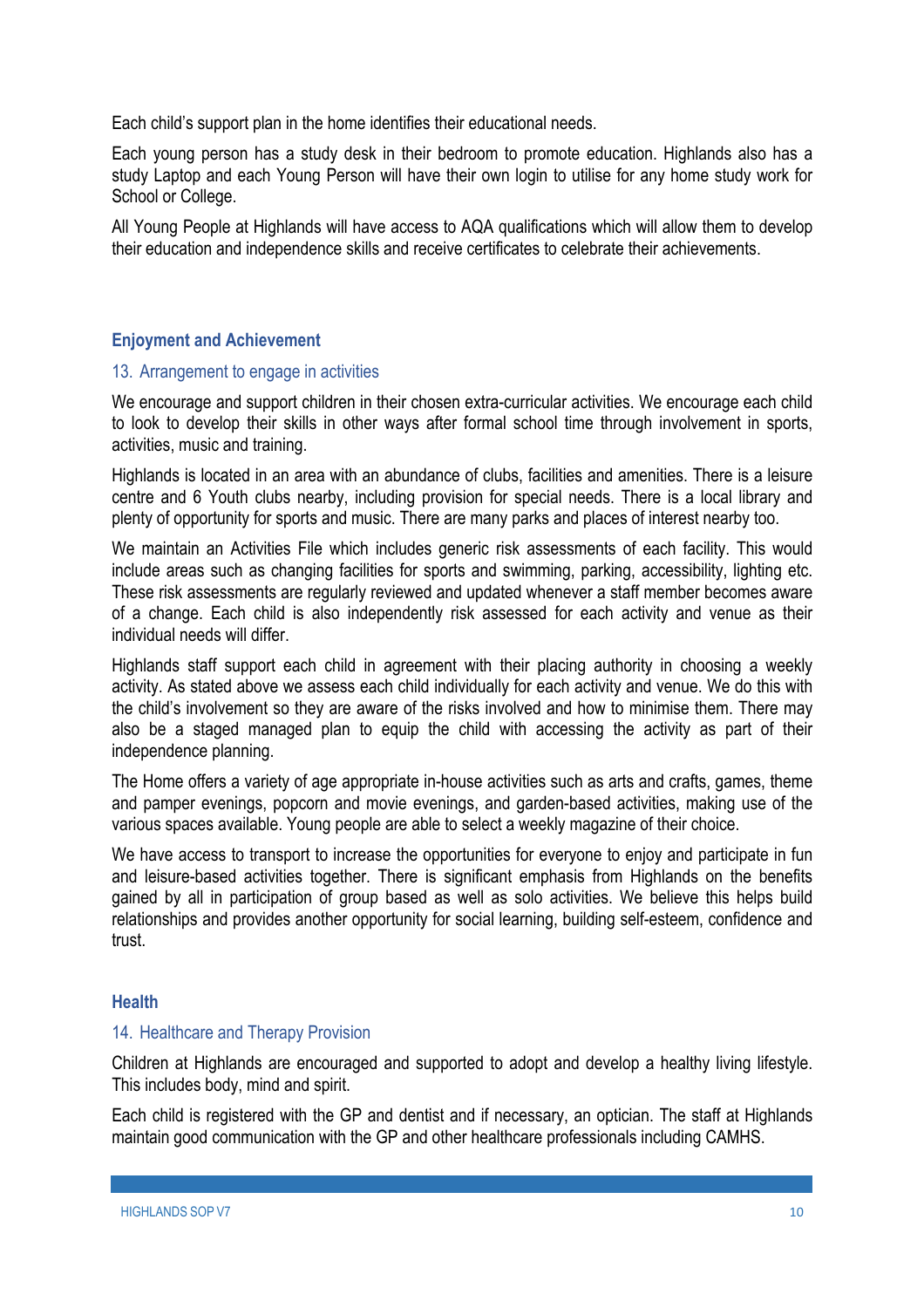Our staff are trained in First Aid and in Medication Administration and Recording. There are other additional healthcare qualifications amongst the staff team (see Appendix1).

Each child at Highlands has an individual support plan, including a health plan which is agreed with the placing authority. Each child is involved in their review and supported by staff to ensure they play an active role in their care and health planning. The staff support each child with all aspects of their health plan, including making appointments, support at medical appointments and engaging with health professionals to help identify the best way forward.

Each child's health plan is reviewed at the child's placement review and all actions are assigned to the relevant person. These may include sessions with a psychiatrist, a psychologist, therapy/counselling sessions, or other interventions and the staff support each child with all aspects of their health plan according to the agreed actions. Where appropriate staff may engage in direct work sessions to support the child with particular aspects of their health plan. Staff are suitably trained and supervised in this specialised work.

## **Positive relationships**

#### 15. Promoting Contact Between Children and their Families/Friends

We value the necessary role family and friends play in the lives of the children at Highlands. Children need to form attachments as part of their development, and they need to develop resilience coping skills to manage the ups and downs of normal relationships. We encourage the children to maintain their family relationships and to make friends.

Each child has a contact plan which is agreed upon placement and reviewed at their placement review. The staff support the children with contact visits and seek to make them a positive experience. We have a room in the home where children can meet their family in privacy. Staff are aware that any contact visit can be stressful and the staff support the child appropriately. Some contact visits may require the staff to be with the child throughout the visit and staff act in a supportive role with the child's best interests paramount. They listen and observe the child and support them where they see the child needs support. We also appreciate that for some children who may not have many positive experiences of family connection, seeing other children with their family can be challenging and we take efforts to minimise the impact.

At Highlands we know that forming relationships is such an important key skill for each child to develop. We look to make Highlands a place where children will be comfortable to bring friends. We also encourage the children to visit their friends and we take all reasonable steps to ensure they are safe with their friends. We recognise that a lot of children meet socially online these days and we are aware of the great dangers of such socialising. We also recognise that it is our responsibility to ensure each child has developed the necessary skills to stay safe when online and where it is agreed that a child can access the internet, we take all reasonable measures to keep the child safe.

As the children grow, they will form more personal relationships and our staff support the child in understanding intimate relationships and support them in their development. We support them with understanding their rights, with understanding their emotions and with developing a positive sexual health lifestyle.

We understand that in developing relationships (including online friendships) that children can be very vulnerable while being unaware of the dangers. We are particularly aware of the dangers of exploitation and radicalisation, which usually happen in an environment where the young person is unaware of the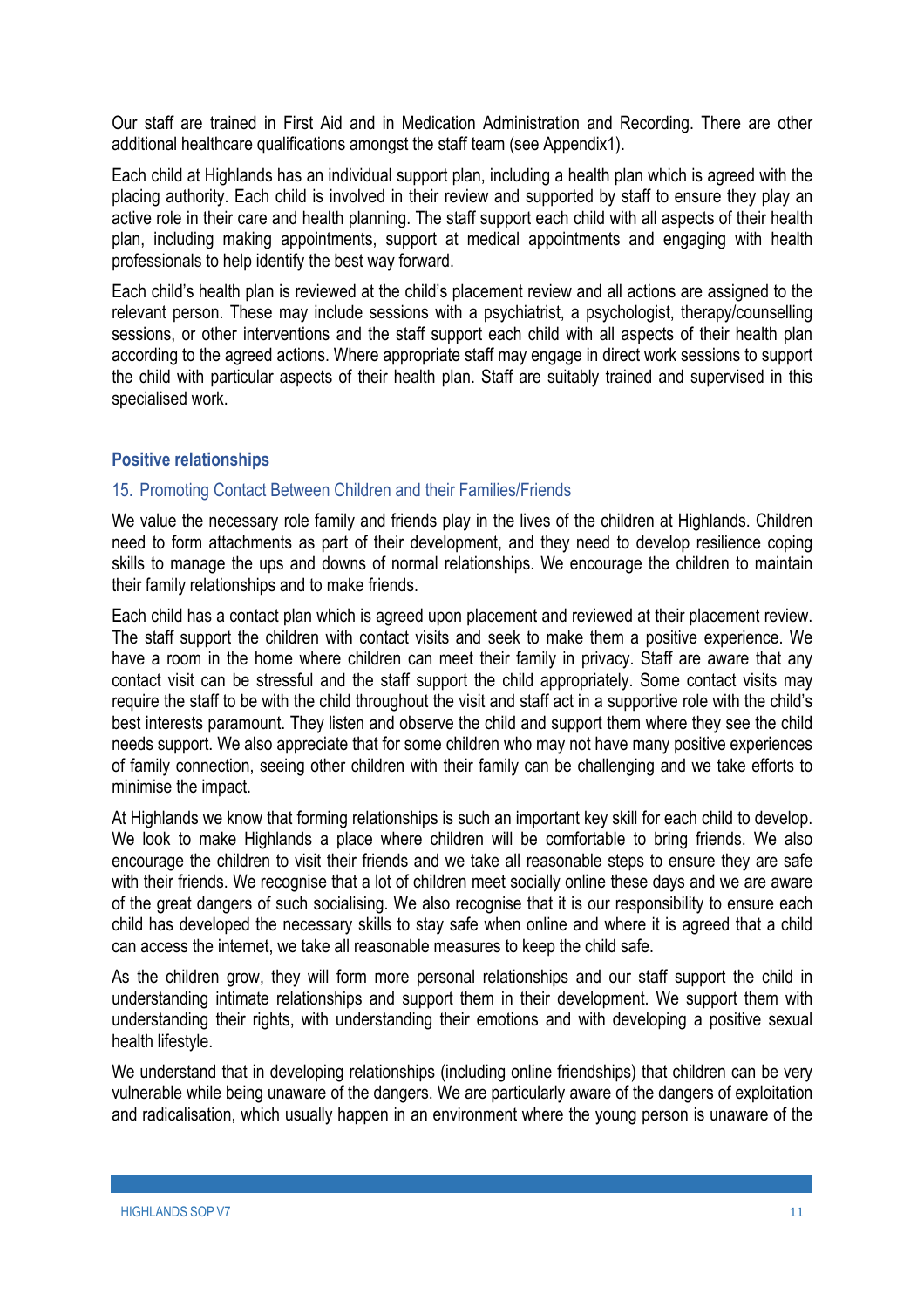dangers facing them. We train our staff to be aware of such dangers and to support the child sensitively and empathetically.

# **Protection of children**

#### 16. Monitoring and Surveillance

At Highlands we have a strong Safeguarding culture. All children have individual support plans, agreed at placement and reviewed regularly which includes the levels of supervision they require. Each child's plan is different, but all plans work to the long-term goal of equipping the child to grow up safely and develop the skills to manage themselves well in the community. Initially a child may require high levels of supervision, but this will remain under review with agreed steps towards reducing the level of supervision as the child builds trust and self-management skills. Children are supervised by staff being with them in as much as their individual assessed needs require. Staff do not routinely enter children's bedrooms without the child's authorisation. They will of course, enter the room if there is a perceived danger to the child but staff respect as much as possible the bedroom as being the child's private space and will only enter in accordance with the home's bedroom policy.

While living at Highlands we must ensure that the children are safe while allowing them the natural freedoms necessary for positive development. Children will have agreed as part of their support plan the amount of unsupervised time they may have for example in the community. This will also be reviewed with the placing authority and the child.

Sometimes a child may not return at the agreed time or may leave the home without authorisation. In every case, the child will have an agreed individual 'Misper' plan which is agreed with the placing social authority and the local police. This plan will always include an active search for a child who is missing and it includes timescales for contacting the authorities such as police. The staff will follow the plan rigorously as it is based on that child's vulnerability and the assessed risk of them being away from the home. Each young person also has an 'Emergency Passport' which includes a Social Story the local Police can use to reassure and aid communication with the child if found when missing.

At Highlands we maintain a file for each child which contains their vital information staff will need to take with them should they need to search for a missing child This information is also useful to share with police if necessary as it contains essential information including medical needs.

On the child's return to Highlands following a period of unauthorised absence the staff will always welcome the child back and assess their condition and address any urgent needs. The staff will then ensure the statutory responsibility to have an independent return interview is followed.

#### CCTV/Door alarms

At Highlands we have opted not to have CCTV from the outset. Young people will be monitored by the staff on duty and staffing levels will reflect the needs of the young people living at Highlands.

Similarly, there are not currently door alarms fitted on the external doors of the home, but could be possible if a need was identified. In such instances, agreement would be sought with the young people's placing authorities.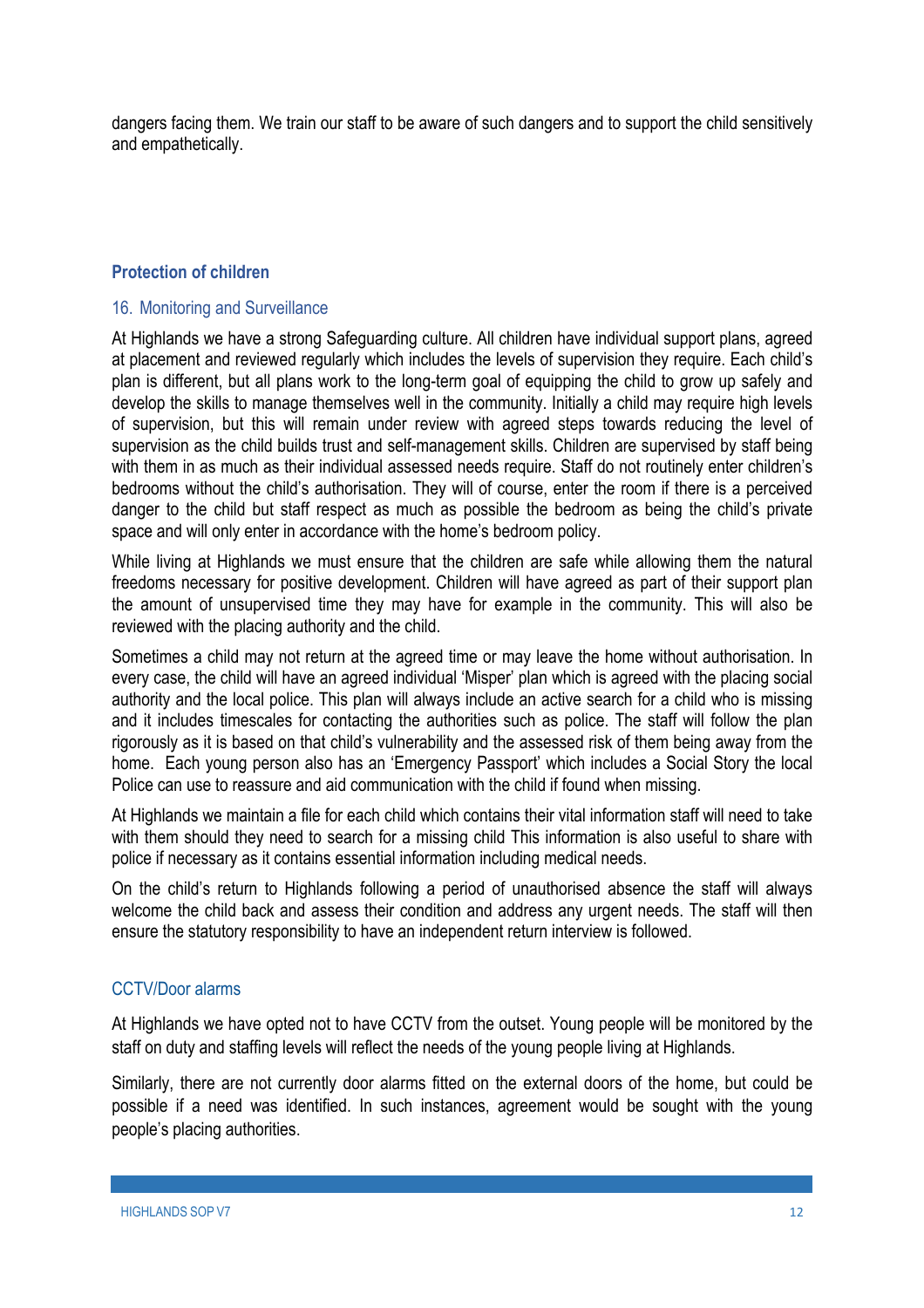# 17. Behavioural Support

At Highlands we foster and develop a community based on respect. We agree the rules of community living as a group, seeking each child's input into what sort of rules the home should have. We add to these or amend them as the group sees fit using the house meeting. We like to recognise and reward positive behaviour and achievement and we agree that there are certain ways we expect each other to behave. They include:

| <b>Rights</b>                                                        | <b>Responsibilities</b>                                                                      |
|----------------------------------------------------------------------|----------------------------------------------------------------------------------------------|
| Not to be sworn at by others and not to hear<br>negative language    | Not to swear or use bad language towards each<br>other                                       |
| Not to be bullied by others                                          | Not to bully or be unkind to others.                                                         |
| To be accepted without prejudice and<br>discrimination               | To accept others without prejudice and<br>discrimination                                     |
| Not to be physically hurt                                            | Not to physically hurt others.                                                               |
| Live in a nice home                                                  | Not to damage property or surroundings                                                       |
| To have your feelings understood                                     | Be sensitive to the needs and feelings of others                                             |
| Enjoy meal times                                                     | Behave appropriately at meal times                                                           |
| To have your wishes and feelings respected and<br>listened to by all | To respect and listen to the wishes and feelings<br>of other young people and the staff team |

The House meetings at Highlands are a very useful forum to discuss issues around how behaviour affects the group. This is managed in a gentle, non-judgemental manner with a view to agreeing what is acceptable rather than a punitive occasion. Any sanction for inappropriate behaviour is done with the child on a one to one basis.

Sometimes a child may behave in a manner that does not meet with the house rules or does not respect others. In such cases the staff will look to support the child to make more appropriate choices in their behaviour. They will recognise and encourage each small step the child makes towards more positive behaviour. Our staff are trained in de-escalation techniques and understand their response to such behaviours must be constantly assessed to ensure it is not escalating the situation.

Our staff are trained in Team Teach which looks to de-escalate such incidents and it includes restraint training. Staff are certified as competent by assessment and this is reviewed on a two-year basis. We also hold refresher training days regularly and use our trainers to address specific behaviour issues arising from a specific incident if necessary.

There may be times when a child is overcome by feelings and acts inappropriately or in an unsafe manner. Staff will always try to assist the child to self-regulate. They will assess any risk to others and act appropriately to keep them safe. However, if the behaviour poses a danger to the child or someone else, staff may need to intervene. The staff use a dynamic risk assessment process to make this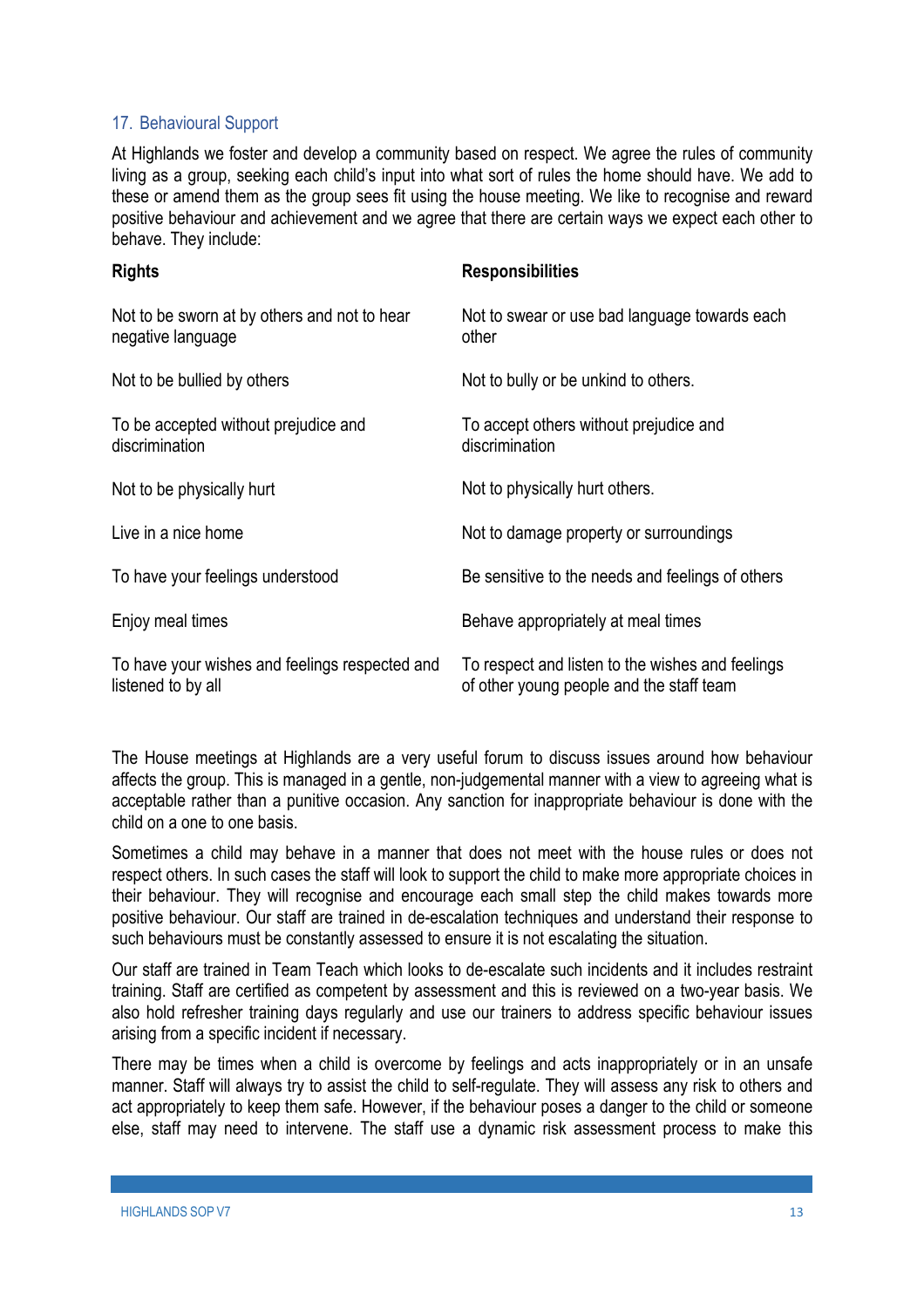decision. They would only intervene if there is a risk to a person. While damage to property is unacceptable and may be quite traumatic, there is often a great risk of escalation in trying to intervene to prevent such damage. It is our policy that physical intervention, while at times a very necessary response, does not assist the child's development of self-regulatory skills and is only ever used when all other options have proved unsuccessful.

If a child is involved in such an incident, we encourage them to talk about it at an appropriate time with an appropriate member of staff. We recognise this is not an easy thing for the child to do and it may take several attempts for them to feel able to discuss the issue. Our staff are well trained and experienced in managing such meetings positively. Part of this meeting may include a discussion around an appropriate sanction for the unacceptable behaviour or what reparations can be made. We have a behaviour management policy which precludes certain sanctions being made and all sanctions must be appropriate and relevant to the behaviour. We seek to be non-punitive and look for resolution and learning.

Following such an incident the staff receive a debrief where they can explore their feelings and the effect the incident has had on them. The incident may also be discussed in the staff meeting with a view to learning and reviewing any risk assessments for the child.

Our behaviour management policy includes appropriate sanctions and those which are not permitted.

We also promote reward charts, goals, recognition of achievement, recognising triggers and extra support at critical times.

# **Leadership and Management**

#### 18. Provider Details

The Registered Provider is: Highlands (Fareham) LTD 5 Deansway **Worcester** WR1 2JG

The Responsible Individual is:

Jackie Smeeth

5 Deansway **Worcester** WR1 2JG

Contact Number: 07716 639564 jackiesmeeth@highlands-group.co.uk

The Registered Manager is:

Stuart White: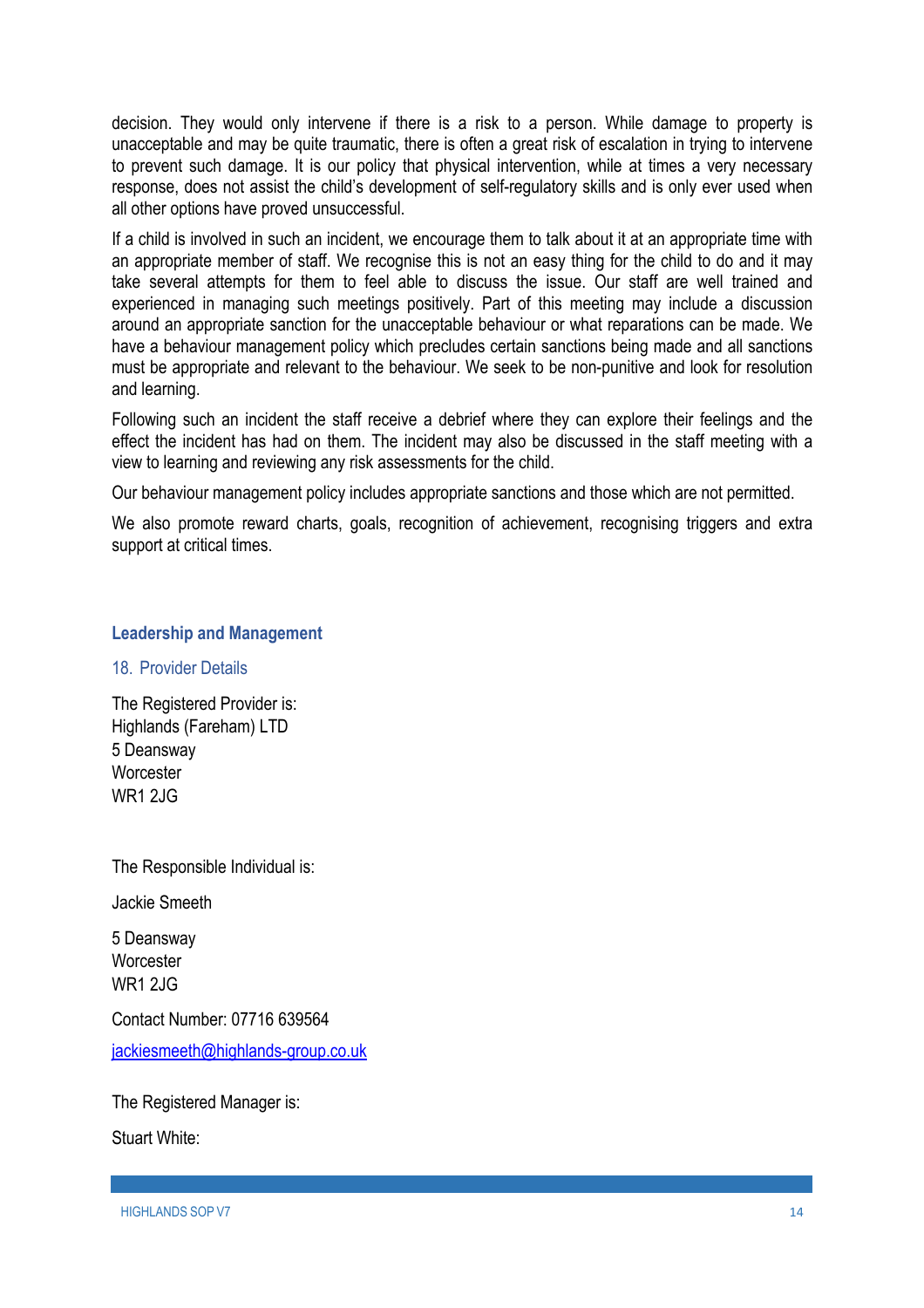Contact Details: 01329 600130

stuartwhite@highlands-group.co.uk

## 19. Staff Experience And Qualifications

This is available on request. Please contact the manager for this.

## 20. Management and Staffing Structure

The staffing structure in Highlands is as follows:

Responsible Individual Manager 1 Deputy Manager Senior Support Staff Support Staff Waking staff The number of staff operating at any given time will depend on the needs of the children, however as a minimum the staffing level at Highlands whilst at full capacity at any given time is:

A manager or deputy manager ( during office hours )

#### 1 Senior Support Staff

2 Support Staff (N.B there may be times when a reduction in the need for support staff is possible, such as after breakfast and when young people have departed for school. This will not impact on young people receiving the necessary level of support required)

There will always be a minimum of 2 staff during the night at Highlands.

There is a 2-tier on-call support for staff should they feel the need for extra or management support.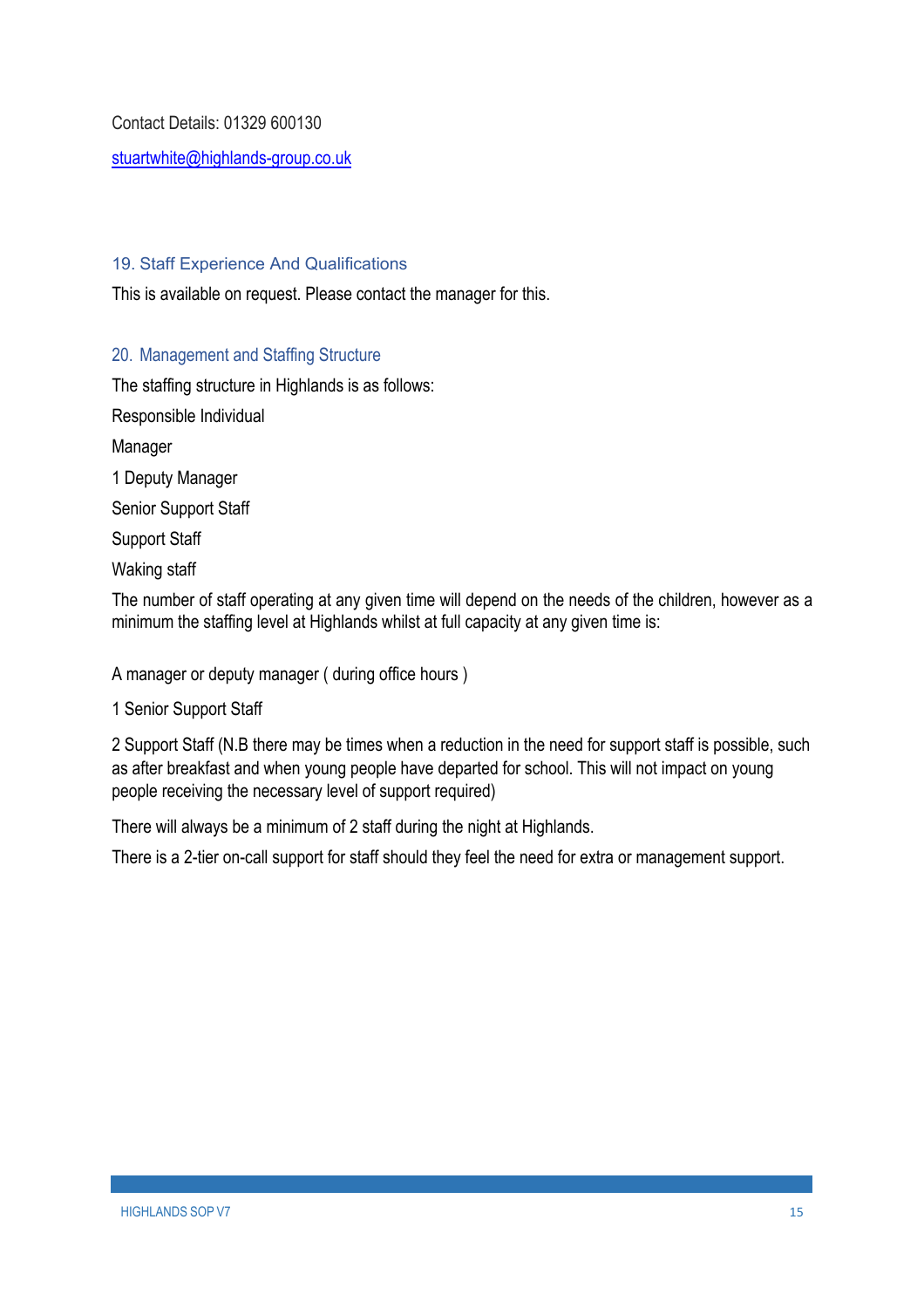

At Highlands all our staff are supported by professional supervision and regular training. All staff receive regular supervision at a minimum of monthly intervals. New staff receive more regular supervision and there will be times when staff require more frequent supervision. All staff sign an agreement and a record is kept of each supervision session. Supervision time is guarded and is labelled as 'Protected Time'. Supervisors receive additional certificated Supervisor training. We also hold regular staff meetings where issues are discussed and actions agreed. A record is also kept of these meetings. We also hold regular meetings to look at support needs and staff needs in relation to each child.

#### 21. Staff Gender Mix

At Highlands we value the diversity of our staff. We target our recruitment to include good role models from both genders and non-binary to develop a diverse multi-skilled team offering different individuality, while maintaining the ethos and culture of the home.

# **Care planning**

#### 22. Admission to Highlands

In as much as possible we at Highlands receive all children in a pre-planned manner with a gradual introduction to the home.

#### **Admission Criteria**

Our criteria for admission to Highlands are:

- We accept applications for children between 10 and 17 years of age of any gender or nonbinary
- We accept and welcome applications for children who have experienced physical and/or emotional abuse or neglect and those with a Learning Disability (LD
- We only accept applications for children who have a social worker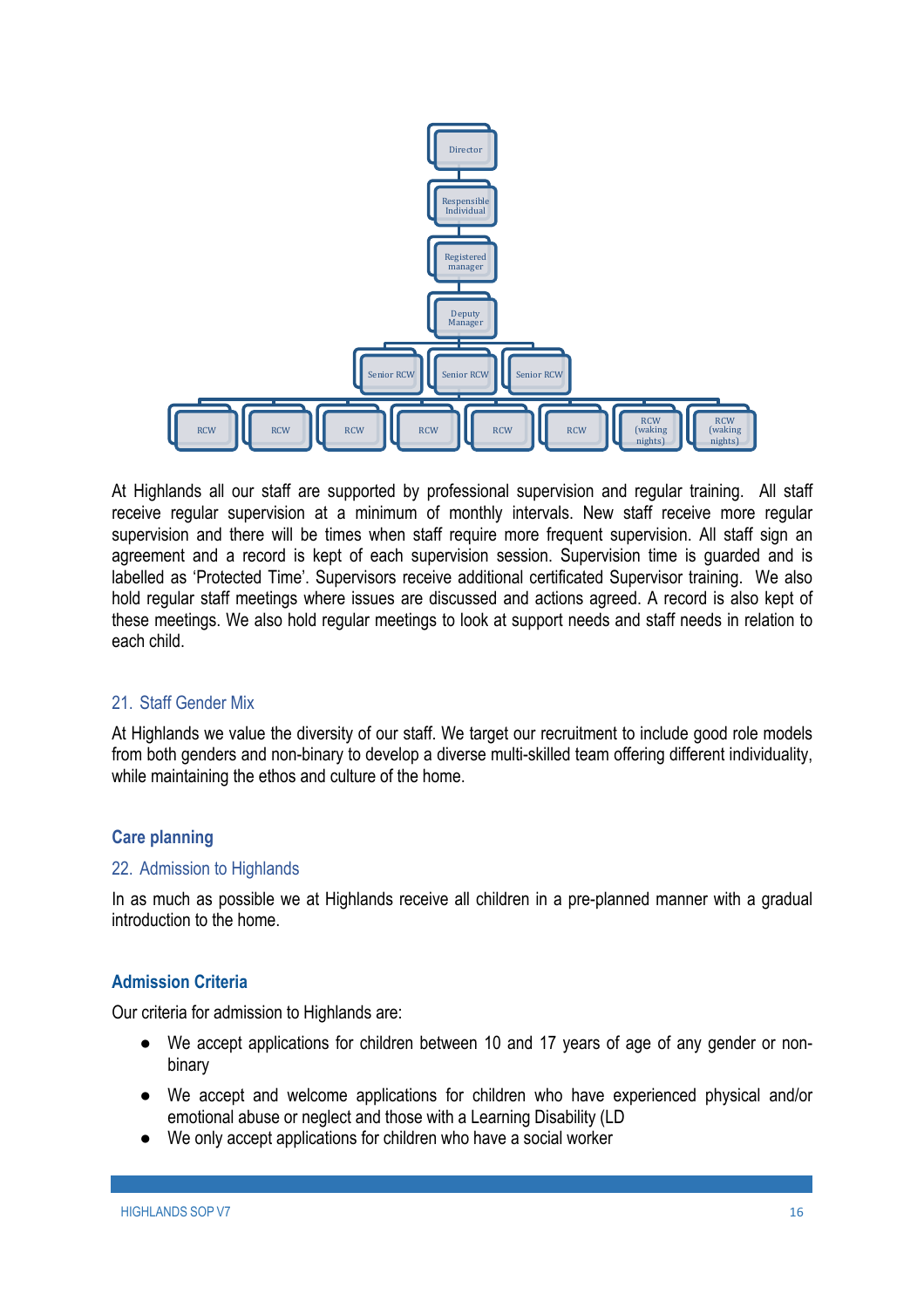● We agree a stepped introduction plan to introduce the child to the home with the social worker.

# **Admission Process**

Our experience here at Highlands has told us that good planning at measured steps reduces the stresses for the child in what is already a very stressful situation. Our Admission Process will be agreed with the placing social worker but will include:

- 1. A referral is made by the placing authority.
- 2. An Initial Assessment is made by the Home Management team based on the information received.
- 3. If we feel we may be able to meet the young person's needs based on the Initial Assessment and matching criteria, Highlands will request additional information outlining the history and current needs of the child
- 4. Highlands Managers will complete an Impact Risk Assessment focusing on the child's needs and the suitability of their placement paying regard to the needs of the child, the placement goals, the staff skills, the resources available and the impact on the children already resident in Highlands. An online tool on Sue's Solutions aids this process.
- 5. If the Impact Risk Assessment determines that the placement is viable, management will request further information from the placing authority. This must be received before the process can proceed and include:-
	- Young person's Chronologies
	- Family background
	- Youth Offending history
	- Medical history and needs (Including Immunisations)
	- updated Risk Assessment
	- SERAF
	- Relevant plans (i.e EHCP plan)
	- CAMHS Involvement
	- young person's strengths

Once information is received, Highlands staff will meet the child at a suitable agreed location. Staff will introduce themselves and using the young person's preferred communication style, share placement objectives through the Children's Guide and enable the young person to share their views, wishes and feelings. Continued support and guidance to ensure the young person understands their journey into, through, and eventually out of Highlands, will occur through positive relationships and dedicated keyworking with trusted adults.

- 6. The potential placement is discussed at a house meeting and the views of each child are heard. Any worries are listened to and individualised support given.
- 7. The young person's Transition Plan will be individualised based on their needs and that of the pre-existing group but ideally will include the following:
	- The child visits Highlands. This may include a meal but will be dependent on the needs of the child and will be agreed with the social worker. The child will be shown their bedroom and discussions will include ideas on personalising their room for them. This visiting stage may be repeated depending on the needs of the child. The child would meet staff and children in the home.
	- An overnight visit during the weekday. This stage may also be repeated according to the needs of the child
	- Admission to Highlands, including Placement Meeting.